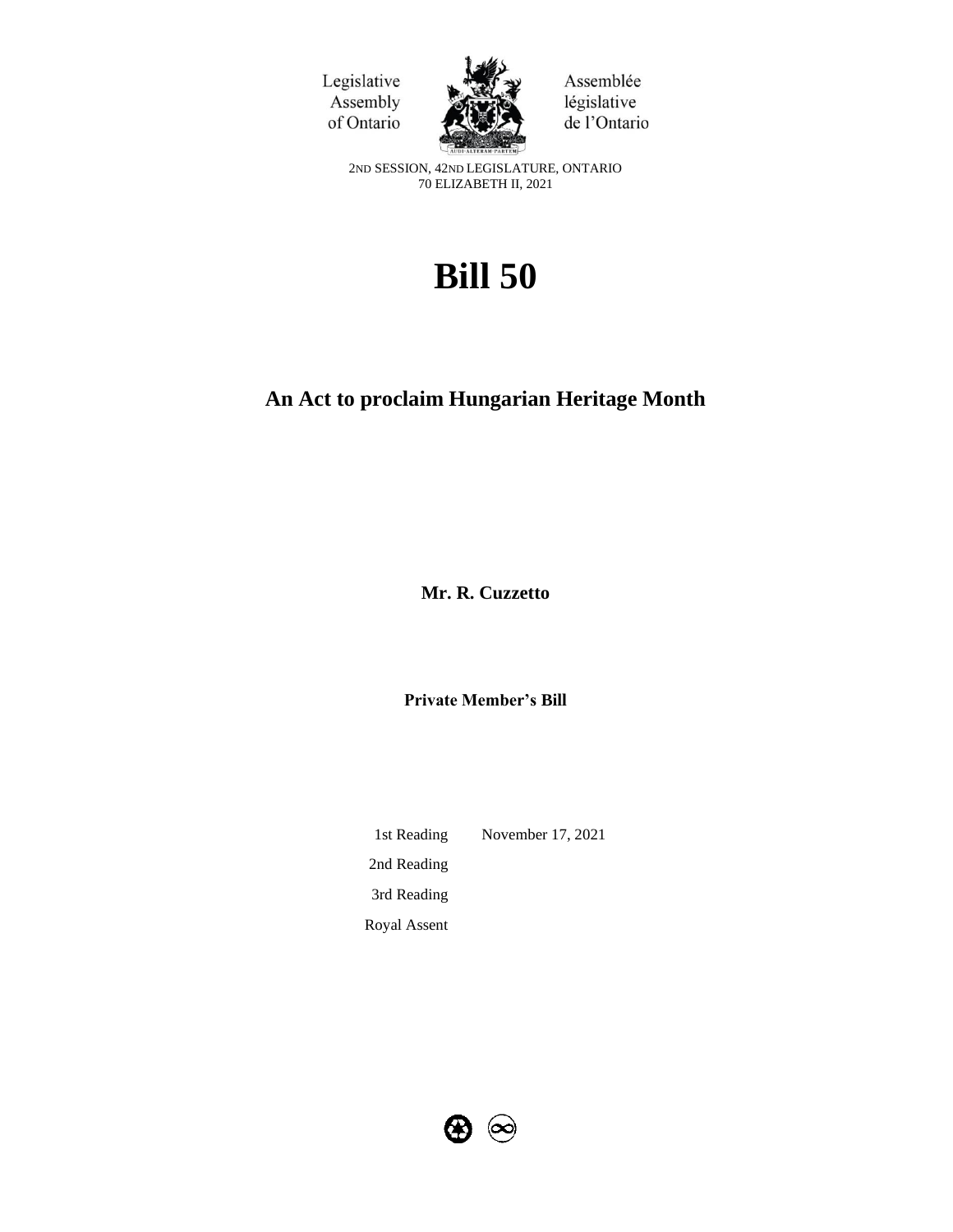# EXPLANATORY NOTE

The Bill proclaims the month of October in each year as Hungarian Heritage Month.